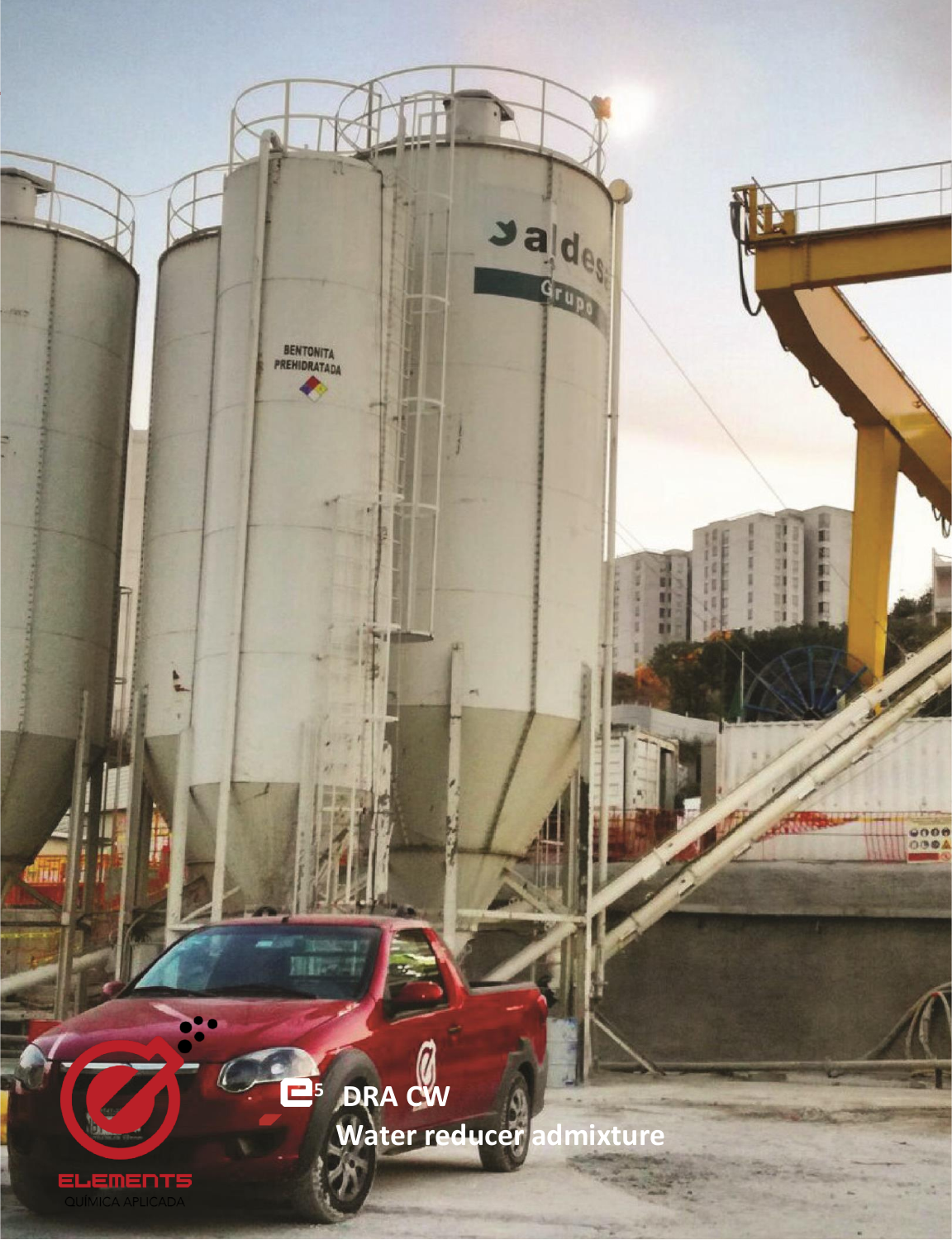## **Description**

**e <sup>5</sup> DRA CW** is a water reducer, formulated with high technology and environmentally friendly dispersants. It is specially designed to break the flocculating effect of cement particles in contact with water.

Designed for cold weather, where the temperature effect can provoke setting time delays. It allows water reductions greater than 5 %. It widely complies as an ASTM C 494 Type A admixture. It does not contain added chlorides.

# **Benefits**

- It significantly increases concrete´s mechanical strength.
- Improves the rheological properties of concrete.
- $\blacksquare$  It reduces concrete's permeability.
- Reduces the water/binding materials ratio.
- It is adequate for warm weather concretes.
- Increases the durability of the mix.
- It reduces the per  $m<sup>3</sup>$  manufacturing cost of concrete.
- It is highly compatible with **GUItra reactive ash** technology, for hybrid concretes with greater durability and with important economic benefits.

### **Technical information**

Specific gravity 1.19

Physical appearance: dark brown liquid

# **<sup>5</sup> DRA CW**

#### **Presentation**

19 L pails, 200 L drums and bulk

Useful life: 12 months in its original container

### **Principal applications**

- **Concretes for industrialized housing plans, where** early form removal is required
- Durable, hybrid concretes with the **GUltra** technology
- Conventional concretes
- Pumpable concretes
- Structural concretes

# **Directions for use**

Performing lab tests with the job materials is recommended to improve results. This will allow making the necessary adjustments in the concrete mix, such as: appearance, workability, consistency, air content, yield, setting times and admixture dosage.

It is then important to run these tests at an industrial level, under real job conditions (humidity, temperature, time to transport fresh concrete, etc.) for the purpose of making the final adjustments.

Load all the mix design materials: aggregates, cement and 80 % of the mix water. Allow these to mix during 2 minutes. Then add the established volume of admixture with the remaining 20 % of the mix water and finish mixing.

2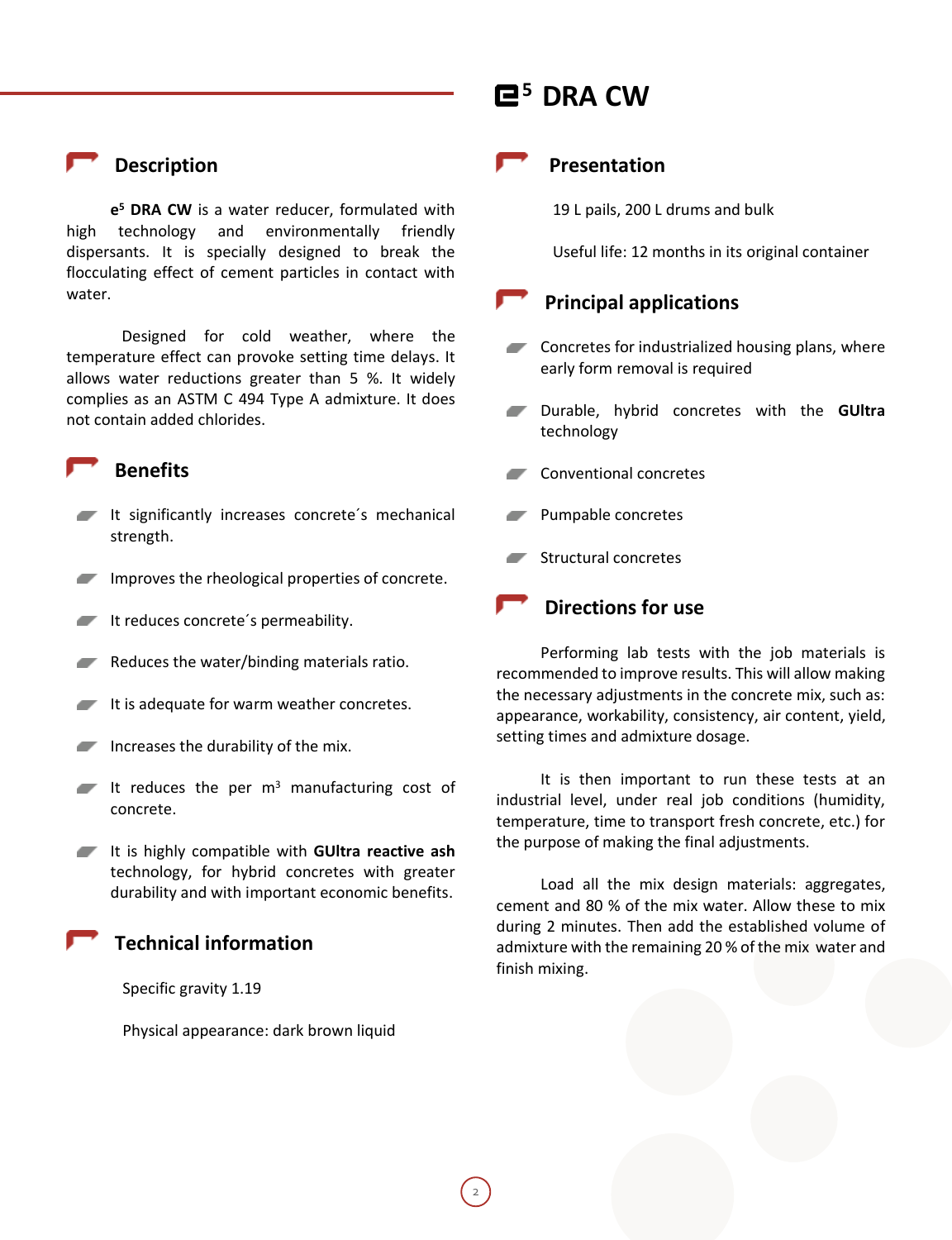# **<sup>5</sup> DRA CW**

This will allow the calcium sulfate to form ettringite with the cement´s tricalcium aluminate, thus improving the admixture´s performance.

Dosage can vary from 4 to 10 mL/kg of cement. This will depend on the selected mix design. An overdose can result in delays in the cement´s speed of hydration.

When used in combination with an integral waterproofer, it is necessary to check the air content and setting times of the concrete mix.

Perform tests in combination with other admixtures to check for possible admixture synergies. This is specially important with air content and setting times. It is compatible with all admixtures. In the event of important variations in materials (change of aggregates, cement, etc.) it is necessary to make the required adjustment in the dosage used.

Consult with your **Element5 GUltra** Integral Solutions Advisor for the design of durable hybrid concretes with an important economic benefit.

In the event of extreme temperatures, **e <sup>5</sup> DRA CW** can be used in synergy with any of our set accelerating admixtures.

## **Cautions**

- Do not allow the product to freeze.
- Always keep the product in its original container.
- Never add the admixture to the cement, without its prior initial hydration. Do not add the admixture with the aggregates. These actions will decrease the efficiency of the admixture.